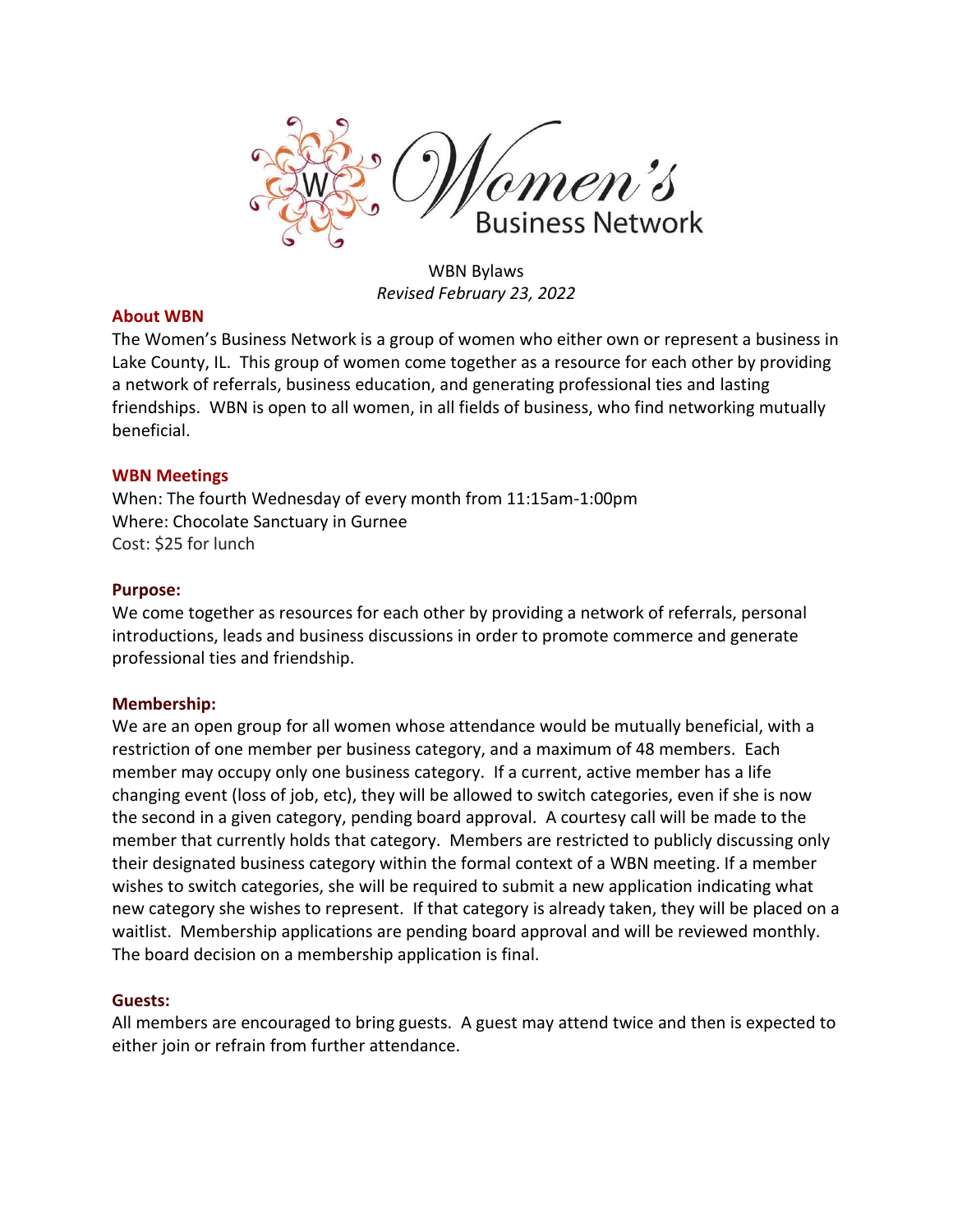### **Attendance:**

We strongly encourage steady attendance in order to benefit from the group and benefit others. If you are unable to attend a meeting, you may send a substitute in your place. They will "be you" during the 15 second introductions to help promote your business. Then they will have the opportunity to introduce themselves and what business they represent if they desire. If a member is absent from three meetings within the calendar year their category will be opened to the waiting list. Any waitlisted applications take precedence, and should there be no wait list, the member may request to be reinstated with a \$25 fee. If an extended leave is needed, a leave of absence may be requested. A member can only send a sub a maximum of 5 out of the 12 months in a calendar year. A member must attend a minimum of 7 meetings per calendar year in order to keep their active status.

Attendance protocol: Attendance will be tracked by membership and will be listed on the sign in sheet so members are aware of their numbers. After their second absence, they will be notified with an email or phone call from the board. After the third absence, they will be notified by a member of the board and will be informed that they can pay the reinstatement fee of \$25 (only if no one is on the waitlist), but if they miss another meeting, then they will no longer be an active member. If someone is on the waitlist, they will be notified that they are no longer an active member and they can apply to be on the waitlist themselves if that category opens up in the future.

A member will be considered late if they arrive after 11:45 am. We understand extenuating circumstances happen on occasion. When you will be late, please reach out to a board member and let them know. If a member is late (after 11:45) more than twice, they will be considered absent on the third late occurance.

## **Referrals:**

No restrictions. We believe that referrals and their benefits come to those who attend, and those that give shall in turn receive.

## **Meeting Agenda:**

Meetings occur the fourth Wednesday of each month. The meeting will start promptly at 11:30 a.m., but members should arrive at 11:15 in order to check-in and allow for networking time. The meeting begins with a round of introductions (15 second infomercials). Up to four speakers are allowed six minutes for a presentation and questions from the group, depending on the meeting agenda. Referrals are exchanged. Old and new business follows, including announcements of other activities, events, or organizations of interest. A final round of closing comments/announcements concludes the meeting. Optional networking may follow the meeting.

# **Location:**

Chocolate Sanctuary in Gurnee. Lunch is \$25 for everyone